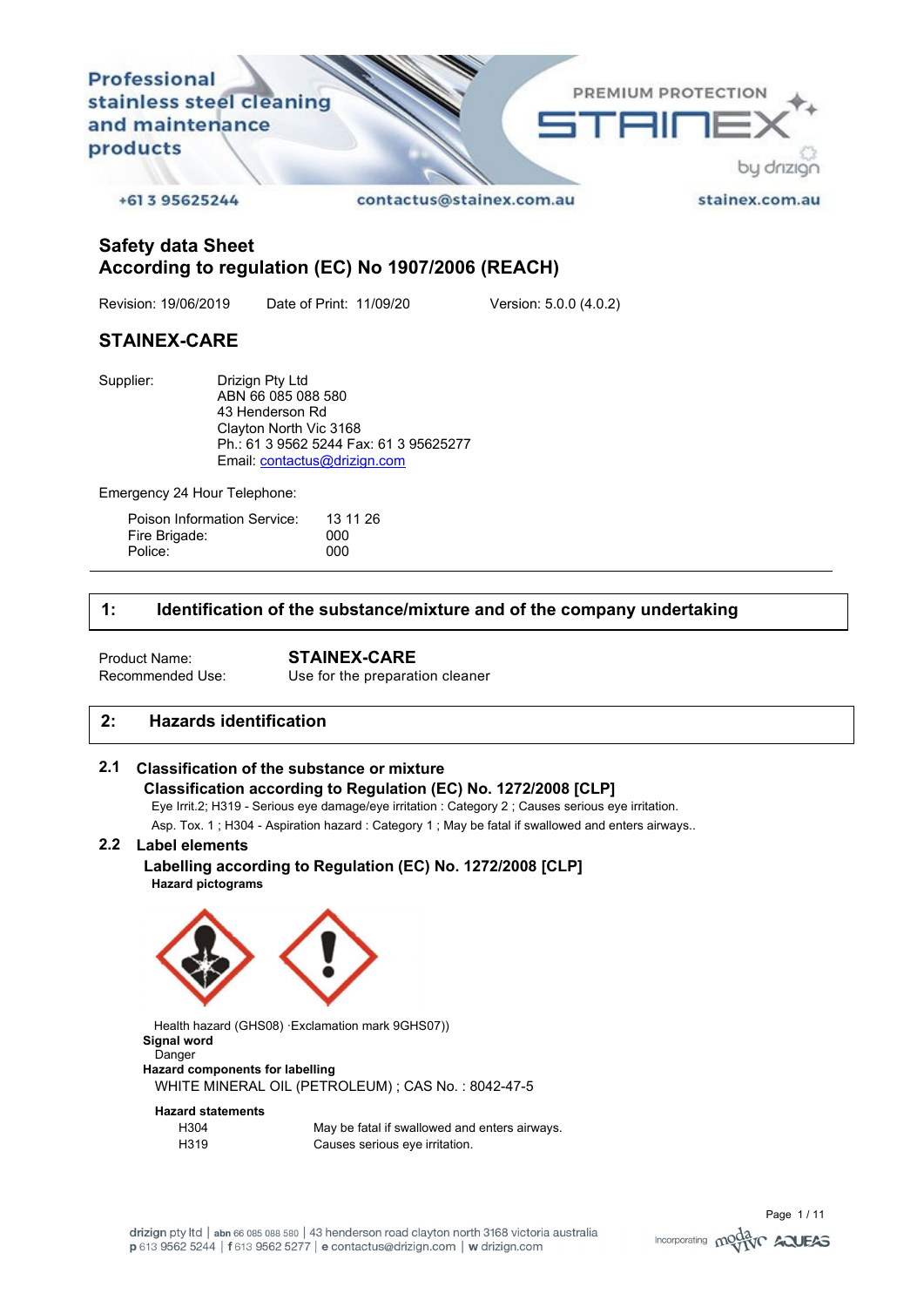STAINEX-CARE- Safety Data Sheet Revision: 19/06/2019<br>Printing date: 11/09/2020 Printing date: Revision: 5.0.0 (4.0.2)

#### **Precautionary statements**

| P280                                        | Wear protective gloves/protective clothing/eye protection/face protection.                                                          |
|---------------------------------------------|-------------------------------------------------------------------------------------------------------------------------------------|
| P301+P310                                   | IF SWALLOWED: Immediately call a POISON CENTER/doctor/                                                                              |
| P337+P313                                   | If eye irritation persists. Get medical advice/attention.                                                                           |
| P331                                        | Do NOT induce vomiting.                                                                                                             |
| P305+P351+P338                              | IF IN EYES: Rinse cautiously with water for several minutes. Remove contact lenses, if<br>present and easy to do. Continue rinsing. |
| <b>Supplemental Hazard information (EU)</b> |                                                                                                                                     |
| FUH066                                      | Repeated exposure may cause skin dryness or cracking                                                                                |

#### **2.3 Other hazards**

**None** 

## **3: Composition / information on ingredients**

### **3.2 Mixtures**

#### **Hazardous ingredients**

WHITE MINERAL OIL (PETROLEUM) ; REACH registration No. : 01-2119487078-27-XXXX ; EC No. : 232-455-8; CAS No. : 8042-47- 5 Weight fraction :  $\geq 50 - 100\%$ Classification 1272/2008 [CLP] : Asp. Tox. 1 ; H304 2-(2-BUTOXYETHOXY)ETHANOL ; REACH registration No. : 01-2119475104-44-XXXX ; EC No. : 203-961-6; CAS No. : 112-34-5 Weight fraction :  $\geq 25 - 50\%$ Classification 1272/2008 [CLP] : Eye Irrit. 2 ; H319 ISOTRIDECANOL, ETHOXYLATED ; REACH registration No. : (Polymer) : EC No. : 931-138-8; CAS No. : 69011-36- 5 Weight fraction :  $\geq 1 - 5\%$ Classification 1272/2008 [CLP] : Eye Irrit. 2 ; H319 Aquatic Chronic 3 ; H412 **Additional information** 

Full text of H- and EUH-phrases: see section 16.

# **4: First aid measures**

#### **4.1 Description of first aid measures**

#### **General information**

When in doubt or if symptoms are observed, get medical advice.

#### **Following inhalation**

In case of respiratory tract irritation, consult a physician. Remove casualty to fresh air and keep warm and at rest.

### **In case of skin contact**

After contact with skin, wash immediately with plenty of water and soap. Rub greasy ointment into the skin.

#### **After eye contact**

After contact with the eyes, rinse with water with the eyelids open for a sufficient length of time, then consult an ophthalmologist immediately.

#### **After ingestion**

Do NOT induce vomiting. Rinse mouth immediately and drink plenty of water. Call a physician immediately.

## **4.2 Most important symptoms and effects, both acute and delayed**

May be fatal if swallowed and enters airways. Causes serious eye irritation. Repeated exposure may cause skin dryness or cracking.

#### **4.3 Indication of any immediate medical attention and special treatment needed**  None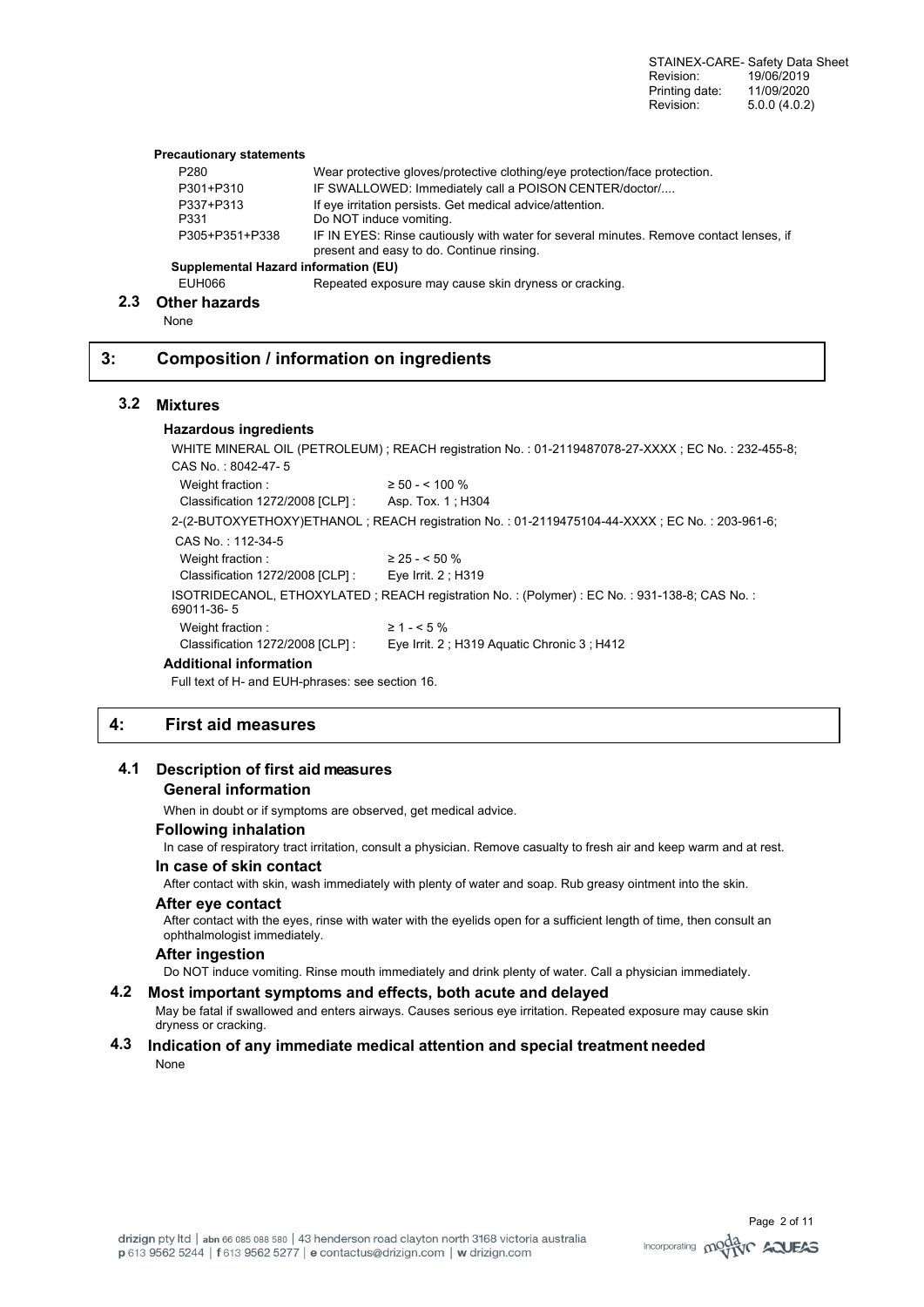# **5: Firefighting measures**

## **5.1 Extinguishing media**

**Suitable extinguishing media**  Water Foam Extinguishing powder Carbon dioxide (CO2) Sand Nitrogen Extinguishing blanket **Unsuitable extinguishing media**  Full water jet.

**5.2 Special hazards arising from the substance or mixture Hazardous combustion products**  Carbon dioxide (CO2) Carbon monoxide.

#### **5.3 Advice for firefighters**

Wear a self-contained breathing apparatus and chemical protective clothing.

### **5.4 Additional information**

Co-ordinate fire-fighting measures to the fire surroundings. Use water spray jet to protect personnel and to cool endangered containers. Move undamaged containers from immediate hazard area if it can be done safely.

## **6: Accidental release measures**

### **6.1 Personal precautions, protective equipment and emergency procedures**  Special danger of slipping by leaking/spilling product.

## **6.2 Environmental precautions**

Do not allow to enter into surface water or drains. Do not allow to enter into soil/subsoil.

## **6.3 Methods and material for containment and cleaning up**

Clear spills immediately. Wipe up with absorbent material (eg. cloth, fleece). Wash with plenty of water. Treat the recovered material as prescribed in the section on waste disposal.

# **6.4 Reference to other sections**  Safe handling: see section 7

Personal protection equipment: see section 8 Disposal: see section 13

# **7: Handling and storage**

## **7.1 Precautions for safe handling**

Keep container tightly closed.

#### **7.2 Conditions for safe storage, including any incompatibilities**  Keep/Store only in original container. Protect against Frost

**Hints on joint storage** 

**Storage class (TRGS 510) :** 10

## **Further information on storage conditions**

P405 - Store locked up.

# **7.3 Specific end use(s)**

Observe technical data sheet. Observe instructions for use.

## **8: Exposure controls / personal protection**

## **8.1 Control parameters**

## **Occupational exposure limit values**

| WHITE MINERAL OIL (PETROLEUM);       | CAS No.: 8042-47-5     |
|--------------------------------------|------------------------|
| Limit value type (country of origin) | TRGS 900 (D)           |
| Parameter:                           | A: respirable fraction |
| Limit value:                         | 5 mg/m $3$             |
| Peak limitation:                     | 4(II)                  |
| Remark                               |                        |
| Version:                             | 07.06.2018             |
| 2-(2- BUTOXYETHOXY) ETHANOL          | CAS No.: 112-34-5      |
| Limit value type (country of origin) | TRGS 900 (D)           |
| Limit value:                         | 10 ppm / 67 mg/m $3$   |
| Peak limitation:                     | 1,5(1)                 |

drizign pty ltd | abn 66 085 088 580 | 43 henderson road clayton north 3168 victoria australia p 613 9562 5244 | f 613 9562 5277 | e contactus@drizign.com | w drizign.com

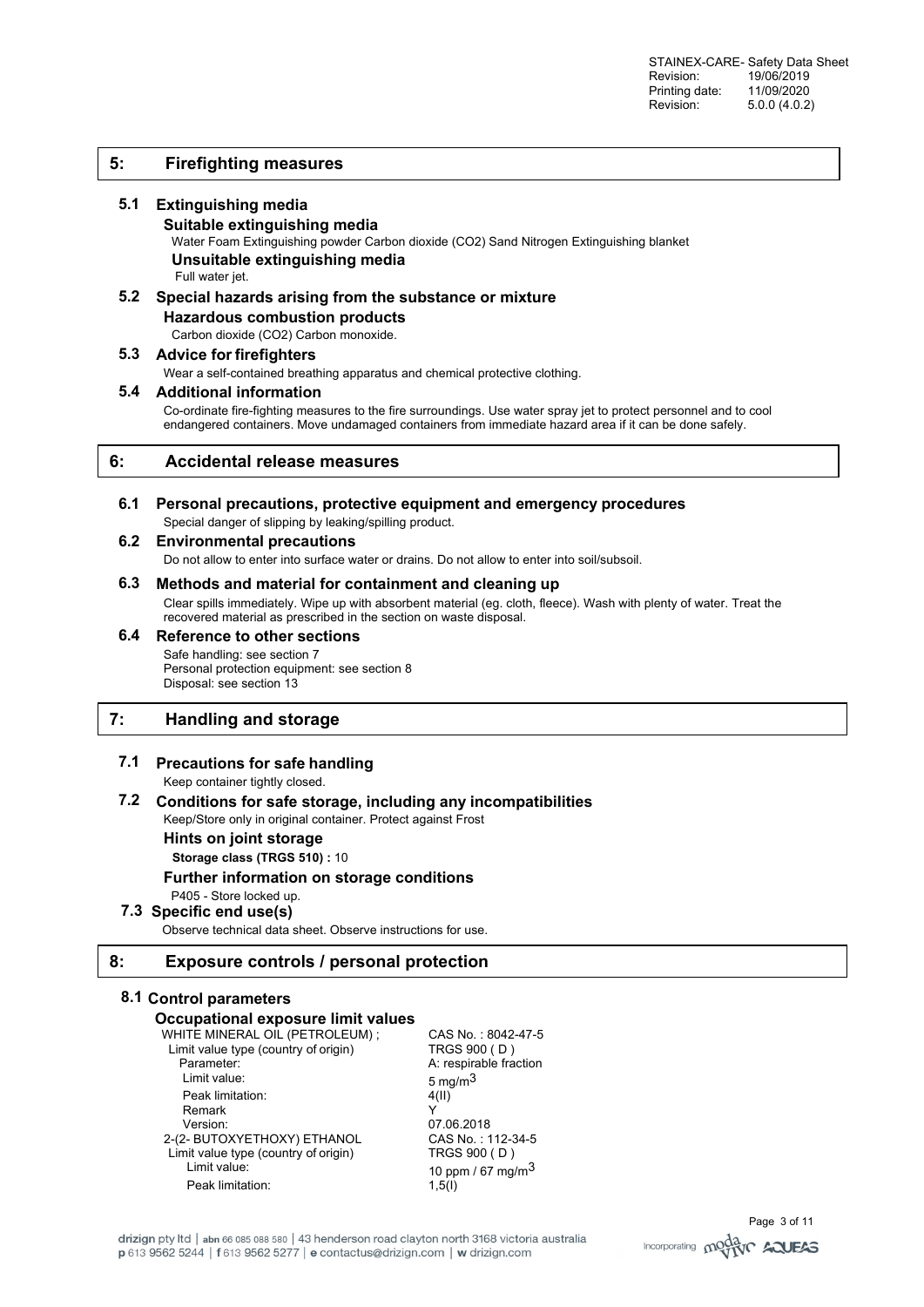Remark: Y 07.06.2018<br>STEL (EC) Limit value type (country of origin) Limit value: 15 ppm / 101,2 mg/m<sup>3</sup><br>Version: 15 ppm / 101,2 mg/m<sup>3</sup> 31.01.2018<br>TWA (EC) Limit value type (country of origin)<br>Limit value: Limit value: 10 ppm / 67.5 mg/m<sup>3</sup><br>Version: 11 01 2018 Version: 31.01.2018 **DNEL/DMEL and PNEC values DNEL/DMEL**<br>Limit value type : DNEL worker (local) ( 2-(2-BUTOXYETHOXY) ETHANOL ; CAS No. : 112-34-5 ) Exposure route : Inhalation Exposure frequency : Long-term (repeated) Limit value :  $67.5 \text{ mg/m}^3$ Limit value type : DNEL worker (local) ( 2-(2-BUTOXYETHOXY) ETHANOL ; CAS No. : 112-34-5 ) Exposure route : Inhalation Exposure frequency : Short-term (acute) Limit value :  $101,2 \text{ mg/m}^3$ Limit value type : DNEL worker (systemic) ( 2-(2-BUTOXYETHOXY) ETHANOL ; CAS No. : 112-34-5 ) Exposure route : Inhalation Exposure frequency : Long-term (repeated) Limit value :  $67.5 \text{ mg/m}^3$ Limit value type : DNEL worker (systemic) ( 2-(2-BUTOXYETHOXY) ETHANOL ; CAS No. : 112-34-5 ) Exposure route Dermal Exposure frequency : Long-term (repeated) Limit value : 20 mg/kg Limit value type : DNEL worker (systemic) ( ISOTRIDECANOL, ETHOXYLATED ; (>=2.5 EO):CAS No : 69011-36-5 ) Exposure route : Inhalation Exposure frequency : Long-term (repeated) Limit value : 294 mg/m<sup>3</sup><br>Limit value type : 294 DNEL work DNEL worker (systemic) ( ISOTRIDECANOL, ETHOXYLATED : (>=2.5 EO):CAS No : 69011-36-5 ) Exposure route : Dermal Exposure frequency : Long-term (repeated) Limit value : 2080 mg/kg

# **8.2 Exposure controls Personal protection equipment**

**Eye/face protection** 



Wear suitable safety goggles in case of splash. **Suitable eye protection**  EN 166.

**Skin protection Hand protection** 



 Wear protective gloves in case of longer lasting skin contact. **Suitable gloves type** : EN 374.

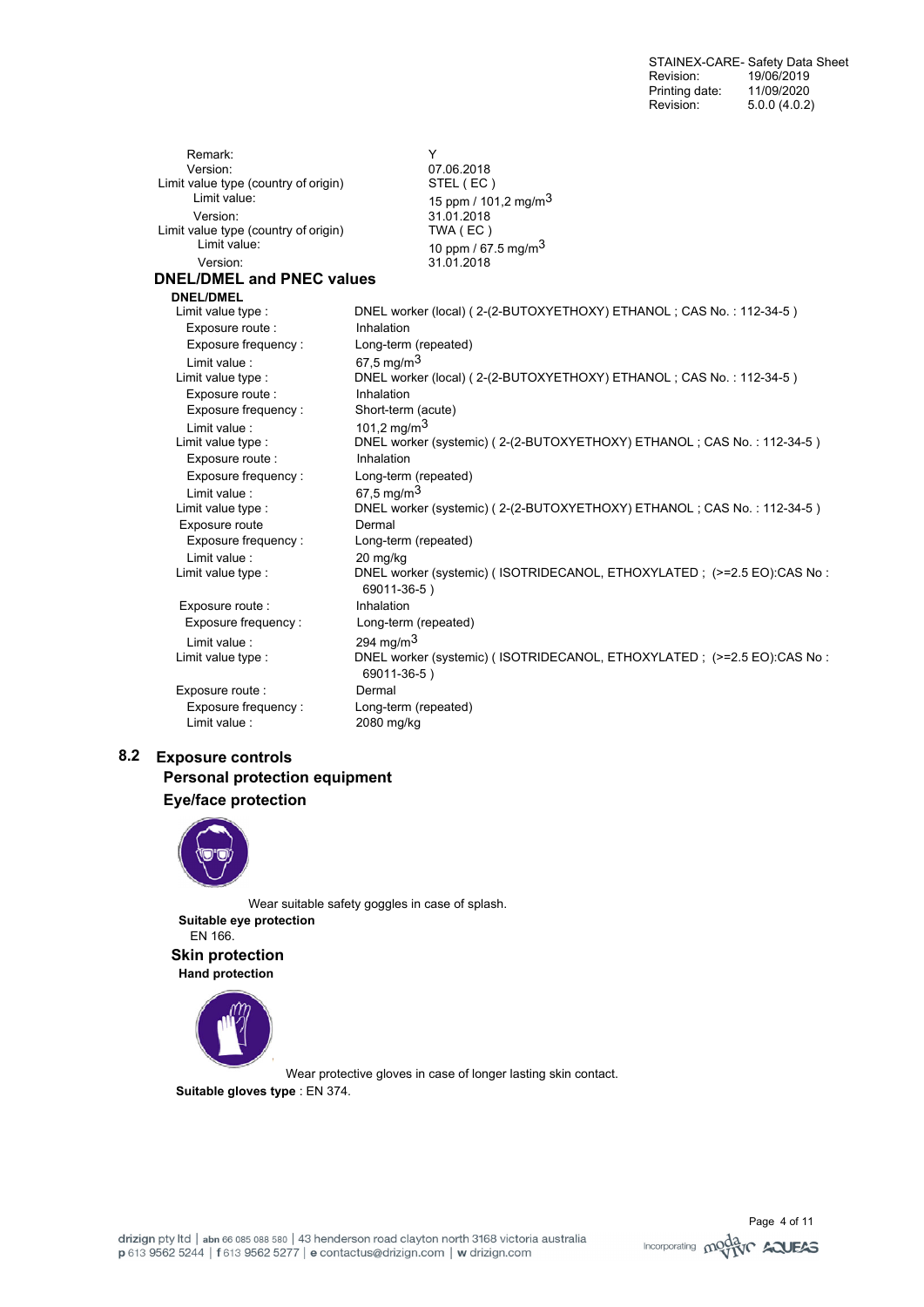**Suitable material:** NBR (Nitrile rubber)

**Breakthrough time (maximum wearing time)** : 480 min. **Thickness of the glove material:** 0.4 mm

**Remark** : The quality of the protective gloves resistant to chemicals must be chosen as a function of the specific working place concentration and quantity of hazardous substances. For special purposes, it is recommended to check the resistance of chemicals of the protective gloves mentioned above together with the supplier of these gloves.

## **Respiratory protection**



Respiratory protection necessary at: exceeding exposure limit values

## **Suitable respiratory protection apparatus**

Combination filtering device (EN 14387)

Type : A

### **Remark**

 Observe the wear time limits according GefStoffV in combination with the rules for using respiratory protection apparatus (BGR 190).

## **General health and safety measures**

Do not put any product-impregnated cleaning rags into your trouser pockets. When using do not eat, drink, smoke, sniff. Avoid contact with skin, eyes and clothes. P362+P364-- Take off contaminated clothing and wash it before reuse. P264 - Wash hands thoroughly after handling.

## **8.3 Additional information**

No tests have been performed. Selection made for preparations according to the best available knowledge and information on ingredients. In the case of preparations the resistance of glove materials cannot be calculated in advance so it has to be tested before use.

## **9: Physical and chemical properties**

### **9.1 Information on basic physical and chemical properties**

| Appearance:                                                                                                             | liquid         |                    |                                                                         |                                        |
|-------------------------------------------------------------------------------------------------------------------------|----------------|--------------------|-------------------------------------------------------------------------|----------------------------------------|
| Colour:                                                                                                                 | clear          |                    |                                                                         |                                        |
| Odour:                                                                                                                  | characteristic |                    |                                                                         |                                        |
| Safety relevant basis data                                                                                              |                |                    |                                                                         |                                        |
| Flash point:<br>Ignition temperature :<br>Lower explosion limit :<br><b>Upper explosion limit:</b><br>Vapour pressure : | ່ 50 ℃ )       | approx.<br>$\,<\,$ | 130 $^{\circ}$ C<br>not relevant<br>not relevant<br>not relevant<br>0.1 | hPa                                    |
| Density:<br>pH:                                                                                                         | (20 ℃ )        | approx.            | 0.86<br>not applicable                                                  | g/cm <sup>3</sup>                      |
| <b>Cinematic viscosity:</b><br>Maximum VOC content (EC):<br>Maximum VOC content (Switzerland) :                         | (40 °C)        |                    | 13.1<br>0<br>33                                                         | mm <sup>2</sup> /s<br>Wt $%$<br>Wt $%$ |
| 9.2<br><b>Other information</b>                                                                                         |                |                    |                                                                         |                                        |

None

# **10: Stability and reactivity**

# **10.1 Reactivity:**

No information available.

**10.2 Chemical stability:** 

The product is chemically stable under recommended conditions of storage, use and temperature.

#### **10.3 Possibility of hazardous reactions:** No know hazardous reactions.

- **10.4Conditions to avoid:**
	- No information available.
- **10.5 Incompatible materials:** No information available.
- **10.6Hazardous decomposition products:** No information available.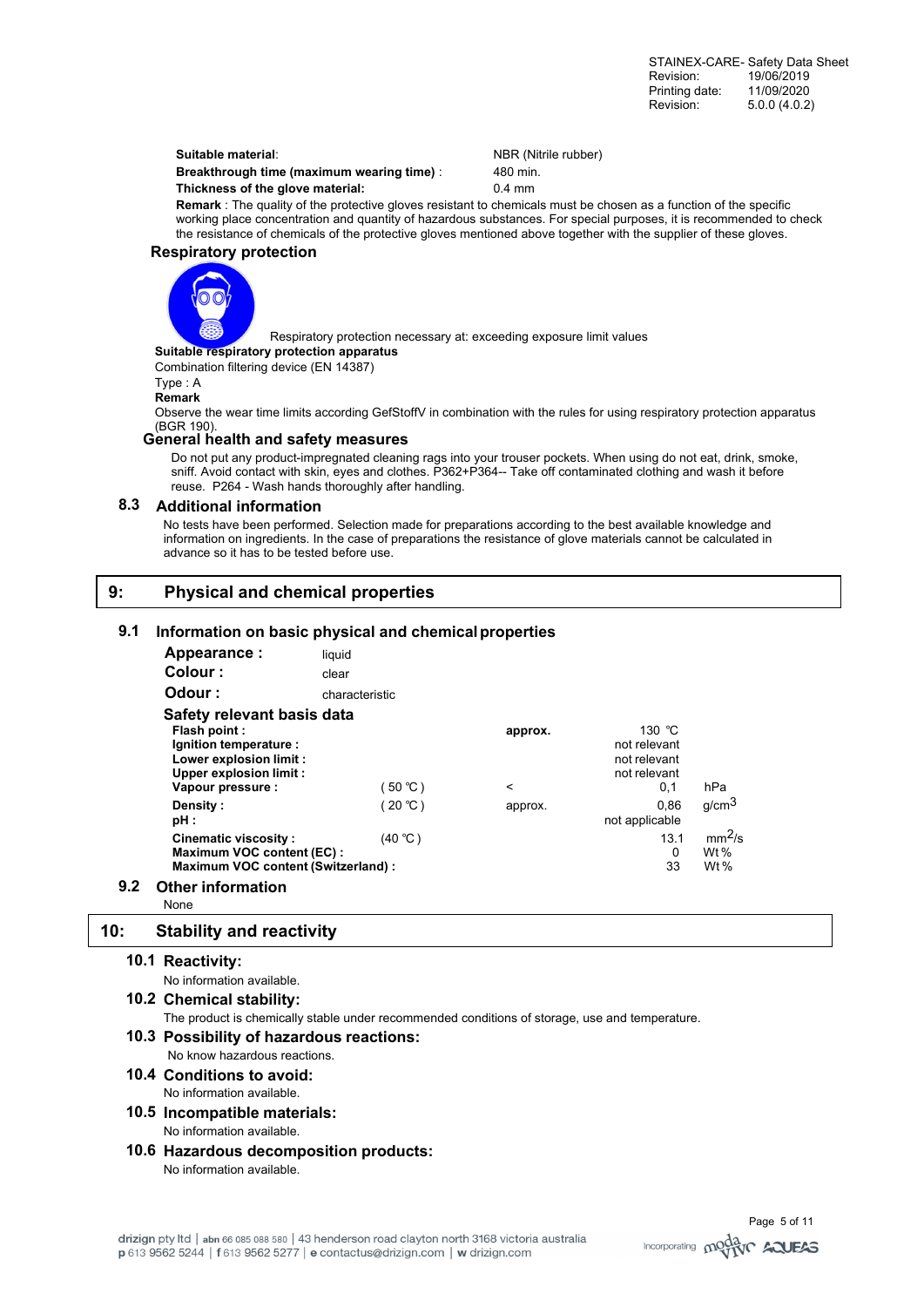## **11: Toxicology information**

### **11.1 Information on toxicological effects**

**Acute effects** 

**Acute oral toxicity**  Parameter : ATEmix calculated Exposure route : Oral Effective dose :<br>Parameter : Exposure route : Call Coral<br>
Species : Call Coral Rat Species :<br>Fffective dose : Method : CONTENT CONTENT OF CONTENT OF CONTENT OF CONTENT OF THE OF THE OF THE OF THE OF THE OF THE OF THE OF THE OF THE OF THE OF THE OF THE OF THE OF THE OF THE OF THE OF THE OF THE OF THE OF THE OF THE OF THE OF THE OF Exposure route : The Coral Coral Species : Rat Effective dose :  $> 5000$  mg/kg<br>Method :  $OECD 423$ Exposure route : Coral Species : Mouse<br>
Effective dose : China by the S530 ma/ka Effective dose : Method : OECD 401 **Acute dermal toxicity**  Parameter : <br>
Fxnosure route : ATEmix calculated<br>
Dermal Exposure route :<br>Effective dose : <br>
> 2000 mg/kg Effective dose : Exposure route : Species : Rabbit Effective dose :  $>$  5000 mg/kg Method : 0ECD 402<br>Parameter : 1990 LD50 (180 Exposure route : Species : Rabbit<br>Effective dose : Rabbit > 5000 mg/kg Effective dose :<br>Method : Exposure route : Dermal<br>
Species : Special Rabbit Species : Rabbit  $E$ ffective dose : Method : COMPOSED 402 **Acute inhalation toxicity**  Exposure route : The latter inhalation Effective dose :  $> 20$  mg/l Exposure route : Species : Rat Effective dose :  $>$  5000 mg/m<sup>3</sup><br>Exposure time :  $\frac{4 \text{ h}}{2 \text{ h}}$ Exposure time : Method : COMPOSED 403 **Irritant and corrosive effects Sensitisation** 

LD50 ( WHITE MINERAL OIL (PETROLEUM) ; CAS No. : 8042-47-5)  $> 5000$  mg/kg Parameter : LD50 ( ISOTRIDECANOL, ETHOXYLATED ; (>=2.5 EO):CAS No. : 69011-36-5 ) OECD 423 Parameter : LD50 ( 2-(2-BUTOXYETHOXY)ETHANOL ; CAS No. : 112-34-5 ) Parameter : LD50 ( WHITE MINERAL OIL (PETROLEUM) ; CAS No. : 8042-47-5 )<br>Fxposure route : Remal LD50 ( ISOTRIDECANOL, ETHOXYLATED ; (>=2.5 EO) CAS No. : 69011-36-5 )<br>Dermal OECD 402 Parameter : LD50 ( 2-(2-BUTOXYETHOXY) ETHANOL ; CAS No. : 112-34-5 ) **ATEmix calculated** Parameter : LC50 ( WHITE MINERAL OIL (PETROLEUM) ; CAS No. : 8042-47-5 )<br>Exposure route : lnhalation **Primary irritation to the skin** No further relevant information available. **Irritation to eyes** No further relevant information available. **In case of skin contact** No further relevant information available. **In case of inhalation No further relevant information available. CMR effects (carcinogenicity, mutagenicity and toxicity for reproduction) Carcinogenicity No further relevant information available. Germ cell mutagenicity** No further relevant information available. **Reproductive toxicity No further relevant information available. STOT-single exposure** No further relevant information available. **STOT-repeated exposure** No further relevant information available. **Aspiration hazard** No further relevant information available.

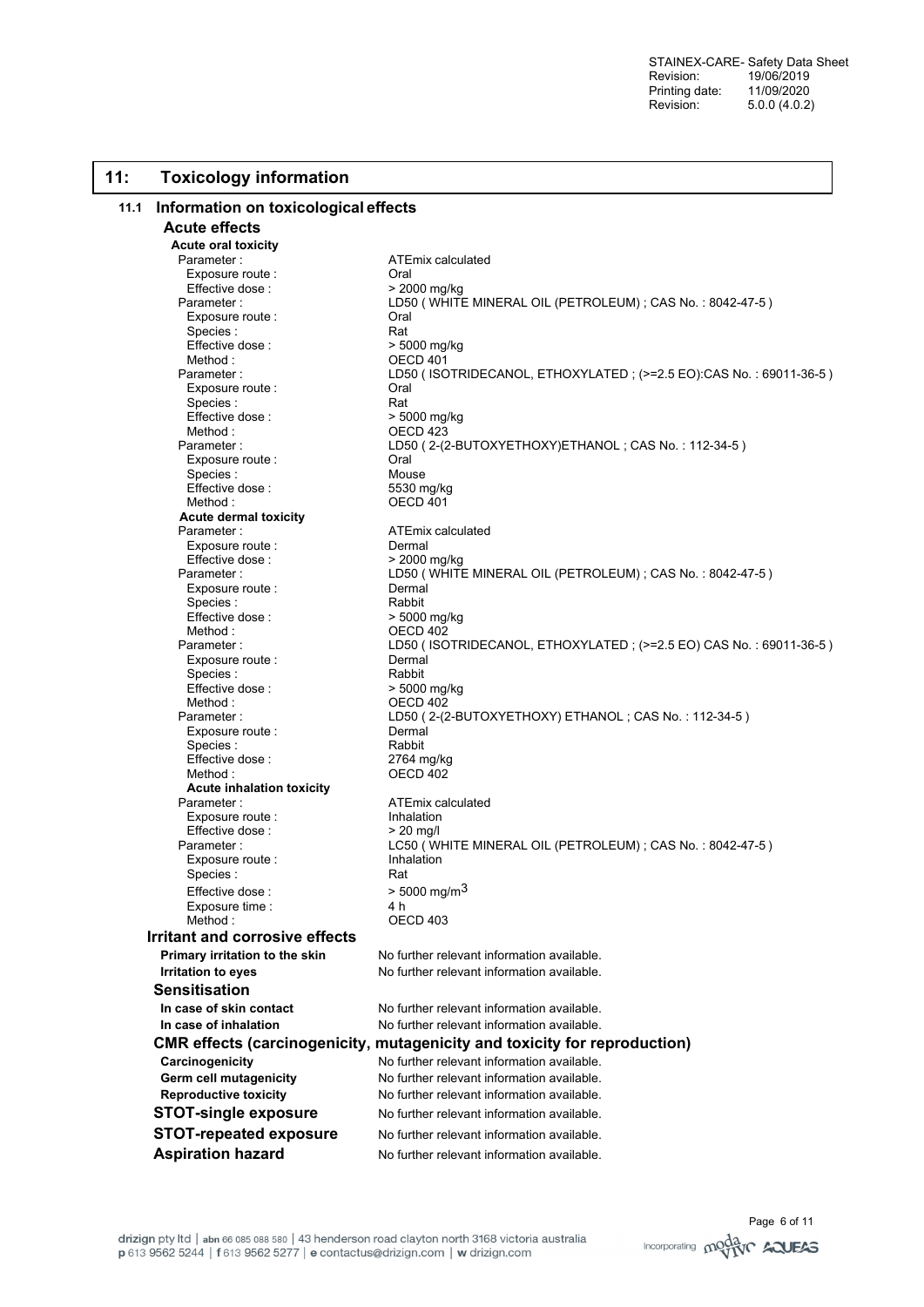STAINEX-CARE- Safety Data Sheet Revision: 19/06/2019<br>Printing date: 11/09/2020 Printing date: Revision: 5.0.0 (4.0.2)

## **11.2 Toxicokinetics, metabolism and distribution**

There are no data available on the preparation/mixture itself.

## **11.3 Other adverse effects**

Has degreasing effect on the skin. Frequently or prolonged contact with skin may cause dermal irritation.

# **11.4 Additional information**

Preparation not tested. The statement is derived from the properties of the single components.

### **12: Ecological information**

# **12.1 Toxicity**

#### **Aquatic toxicity Acute (short-term) fish toxicity**  Parameter : LOS (2-(2-BUTOXYETHOXY)ETHANOL ; CAS No. : 112-34-5 )<br>Parameter : Lepomis macrochirus (Bluegill) Lepomis macrochirus (Bluegill) Evaluation parameter : Acute (short-term) fish toxicity Effective dose : 1300 mg/l Exposure time : 96 h Method : OECD 203 Parameter : LC50 ( WHITE MINERAL OIL (PETROLEUM) ; CAS No. : 8042-47-5 ) Species : Leuciscus idus (golden orfe) Evaluation parameter : <br>Acute (short-term) fish toxicity Effective dose :  $> 100$  mg/l Exposure time : 96 h Evaluation : Harmless to fish up to the concentration tested. Method : COME CONTROLLER SOMETIME OF A SAFEKEEPING SOFT A SAFEKEEPING SOFT A SAFEKEEPING SOFT A SAFEKEEPING SOFT A SAFEKEEPING SOFT A SAFEKEEPING SOFT A SAFEKEEPING SOFT A SAFEKEEPING SOFT A SAFEKEEPING SOFT A SAFEKEEPING Parameter : LC50 ( ISOTRIDECANOL, ETHOXYLATED ( >= 2.5 EO) ; CAS No. : 69011-36-5 ) Species : Cyprinus carpio (Common Carp) Evaluation parameter : <br>Acute (short-term) fish toxicity Effective dose : 1 - 10 mg/l Exposure time : 96 h Method : COMPOSED 203 Parameter : LC50 ( WHITE MINERAL OIL (PETROLEUM) ; CAS No. : 8042-47-5 ) Species : Contract Communication of Daphnia magna (Big water flea) Evaluation parameter : <br>Acute (short-term) daphnia toxicity Effective dose :  $> 100$  ma/l Exposure time : 48 h Evaluation : **Evaluation** : **Harmless to daphnia up to the tested concentration**. Method : COME CONTROL CONTROL OF CONTROL CONTROL CONTROL CONTROL CONTROL CONTROL CONTROL CONTROL CONTROL CONTROL CONTROL CONTROL CONTROL CONTROL CONTROL CONTROL CONTROL CONTROL CONTROL CONTROL CONTROL CONTROL CONTROL CONTR Parameter : EC50 ( WHITE MINERAL OIL (PETROLEUM) ; CAS No. : 8042-47-5 ) Species : Daphnia magna (Big water flea) Evaluation parameter : Chronic (long-term) daphnia toxicity Effective dose :  $> 1000$  mg/l Exposure time : 21 d Method : COME CONTROLLER SOMETIME OF A SAFEKEEPING OF A SAFEKEEPING SOMETIME OF A SAFEKEEPING SOMETIME OF A SAFEKEEPING SOMETIME OF A SAFEKEEPING SOMETIME OF A SAFEKEEPING SOMETIME OF A SAFEKEEPING SOMETIME OF A SAFEKEEPIN **Chronic (long-term) fish toxicity**  Parameter : NOEC ( ISOTRIDECANOL, ETHOXYLATED ( >= 2.5 EO) ; CAS No. : 69011-36-5 ) Evaluation parameter : Chronic (long-term) fish toxicity Effective dose : 1,73 mg/l **Acute (short-term) daphnia toxicity**  Parameter : EC50 ( 2-(2-BUTOXYETHOXY)ETHANOL ; CAS No. : 112-34-5 ) Species : Daphnia magna (Big water flea) Evaluation parameter : <br>Acute (short-term) daphnia toxicity Effective dose :  $> 100$  mg/l Exposure time : 48 h Method : COME CONTROLLER SOMETIME OF A SAFEKEEPING SOMETIME OF A SAFEKEEPING SOMETIME OF A SAFEKEEPING SOMETIME OF A SAFEKEEPING SOMETIME OF A SAFEKEEPING SOMETIME OF A SAFEKEEPING SOMETIME OF A SAFEKEEPING SOMETIME OF A S Parameter : EC50 ( ISOTRIDECANOL, ETHOXYLATED ( >= 2.5 EO) ; CAS No. : 69011-36-5 ) Species : Contract Community Community Daphnia magna (Big water flea) Evaluation parameter : <br>Acute (short-term) daphnia toxicity Effective dose : 1 - 10 mg/l Exposure time : 48 h Method : CECD 202

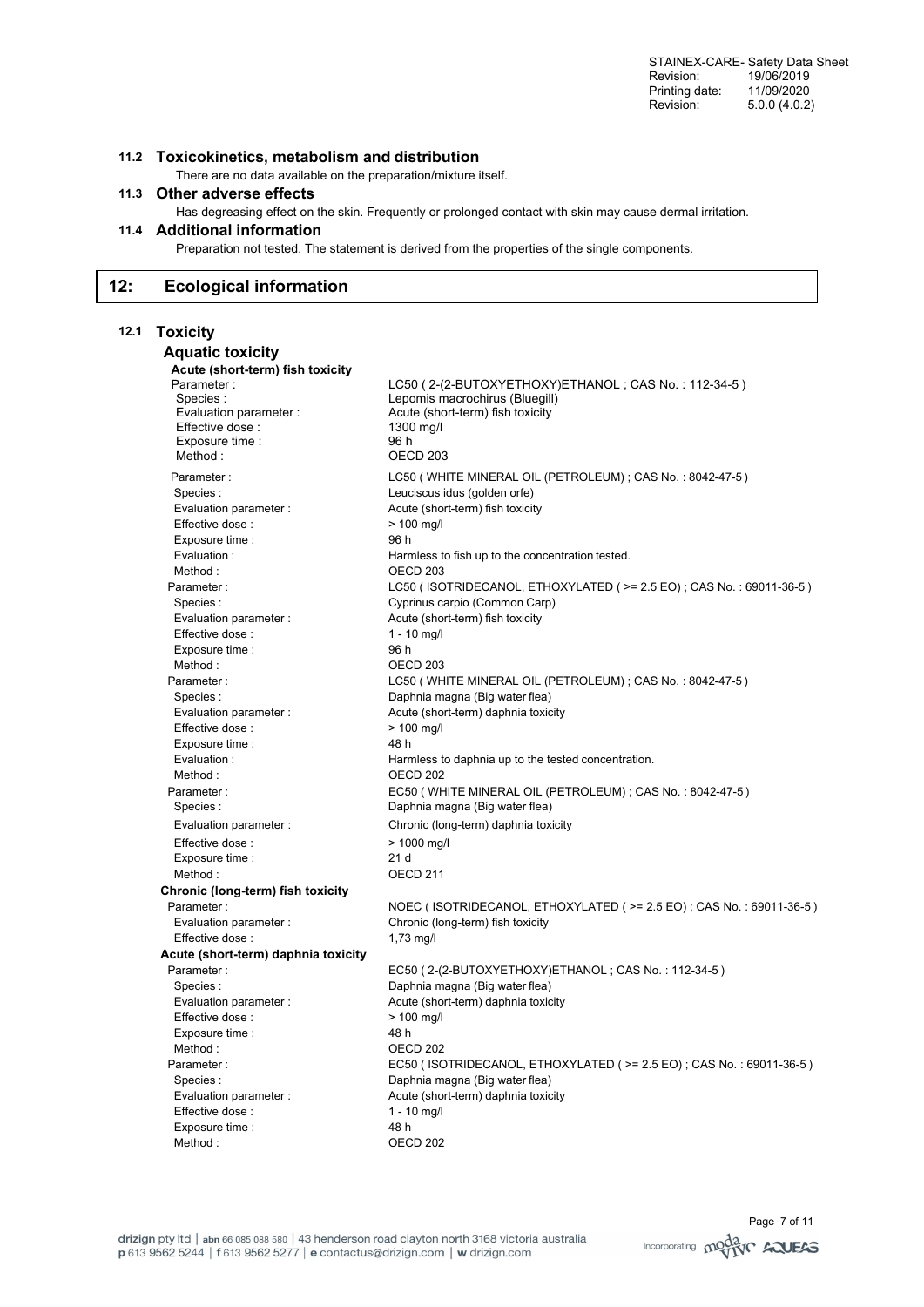STAINEX-CARE- Safety Data Sheet Revision: 19/06/2019 Printing date: 11/09/2020 Revision: 5.0.0 (4.0.2)

| Acute (short-term) algae toxicity<br>Parameter: | EC50 (2-(2-BUTOXYETHOXY)ETHANOL; CAS No.: 112-34-5)                                                               |
|-------------------------------------------------|-------------------------------------------------------------------------------------------------------------------|
| Species:                                        | Scenedesmus subspicatus                                                                                           |
| Evaluation parameter :                          | Acute (short-term) algae toxicity                                                                                 |
| Effective dose :                                | $> 100$ mg/l                                                                                                      |
| Exposure time :                                 | 48 h                                                                                                              |
| Method:                                         | OECD <sub>201</sub>                                                                                               |
| Parameter:                                      | EC50 (ISOTRIDECANOL, ETHOXYLATED ( >= 2.5 EO) ; CAS No.: 69011-36-5)                                              |
| Species :                                       | Desmodesmus subspicatus                                                                                           |
| Evaluation parameter :                          | Acute (short-term) algae toxicity                                                                                 |
| Effective dose:                                 | $1 - 10$ mg/l                                                                                                     |
| Exposure time :                                 | 72 h                                                                                                              |
| Method:                                         | OECD <sub>201</sub>                                                                                               |
| <b>Bacteria toxicity</b>                        |                                                                                                                   |
| Parameter:                                      | EC50 (WHITE MINERAL OIL (PETROLEUM); CAS No.: 8042-47-5)                                                          |
| Species:                                        | Bacteria toxicity                                                                                                 |
| Effective dose:                                 | > 1000 mg/l                                                                                                       |
| Exposure time :                                 | 40 h                                                                                                              |
| Parameter:                                      | EC50 (ISOTRIDECANOL, ETHOXYLATED; (>=2.5 EO):CAS No.: 69011-36-5)                                                 |
| Species:                                        | Bacteria toxicity                                                                                                 |
| Effective dose:                                 | 140 mg/l                                                                                                          |
| Parameter:                                      | EC10 (2-(2-BUTOXYETHOXY)ETHANOL; CAS No.: 112-34-5)                                                               |
| Species:                                        | Bacteria toxicity                                                                                                 |
| Effective dose:<br>Exposure time :              | $> 1995 \,\mathrm{mg/l}$<br>30 min                                                                                |
|                                                 |                                                                                                                   |
| 12.2 Persistence and degradability              |                                                                                                                   |
| <b>Biodegradation</b>                           |                                                                                                                   |
| Parameter:                                      | Biodegradation (2-(2-BUTOXYETHOXY)ETHANOL; CAS No.: 112-34-5)                                                     |
| Inoculum:                                       | Biodegradation                                                                                                    |
| Degradation rate :                              | 90 - 100 %                                                                                                        |
| Test durarion:                                  | 14 d                                                                                                              |
| Evaluation:                                     | Readily biodegradable (according to OECD criteria).                                                               |
| Method:                                         | OECD 301E                                                                                                         |
| Parameter:                                      | Biodegradation (WHITE MINERAL OIL (PETROLEUM); CAS No.: 8042-47-5)                                                |
| Inoculum:                                       | Degree of elimination                                                                                             |
| Evaluation parameter :                          | Aerobic                                                                                                           |
| Degradation rate :                              | 24 %                                                                                                              |
| Test durarion :                                 | 28 d                                                                                                              |
| Method:                                         | OECD 301B                                                                                                         |
| Parameter:                                      | Biodegradation (ISOTRIDECANOL, ETHOXYLATED (>= 2.5 EO);CAS No.: 69011-36-5)                                       |
| Inoculum:                                       | Degree of elimination                                                                                             |
| Evaluation parameter :                          | Anaerobic                                                                                                         |
| Degradation rate:                               | >60%                                                                                                              |
| Test durarion:                                  | 60 d                                                                                                              |
| Method:                                         | OECD 311                                                                                                          |
| Parameter:                                      | Biodegradation (2-(2-BUTOXYETHOXY)ETHANOL; CAS No.: 112-34-5)                                                     |
| Inoculum:                                       | Biodegradation                                                                                                    |
| Degradation rate :                              | 90 - 100 %                                                                                                        |
| Test durarion :                                 | 8 d                                                                                                               |
| Evaluation :                                    | Readily biodegradable (according to OECD criteria).                                                               |
| Method:                                         | OECD 302B                                                                                                         |
| Parameter:                                      | CO2 formation (% of the theoretical value) (ISOTRIDECANOL, ETHOXYLATED (<br>$>=$<br>2.5 EO); CAS No.: 69011-36-5) |
| Inoculum:                                       | Biodegradation                                                                                                    |
| Evaluation parameter :                          | Aerobic                                                                                                           |
| Degradation rate :                              | > 60%                                                                                                             |
| Test durarion :                                 | 28 d                                                                                                              |
| Evaluation:                                     | Readily biodegradable (according to OECD criteria).                                                               |
|                                                 |                                                                                                                   |
| Method:                                         | OECD 301B                                                                                                         |

.

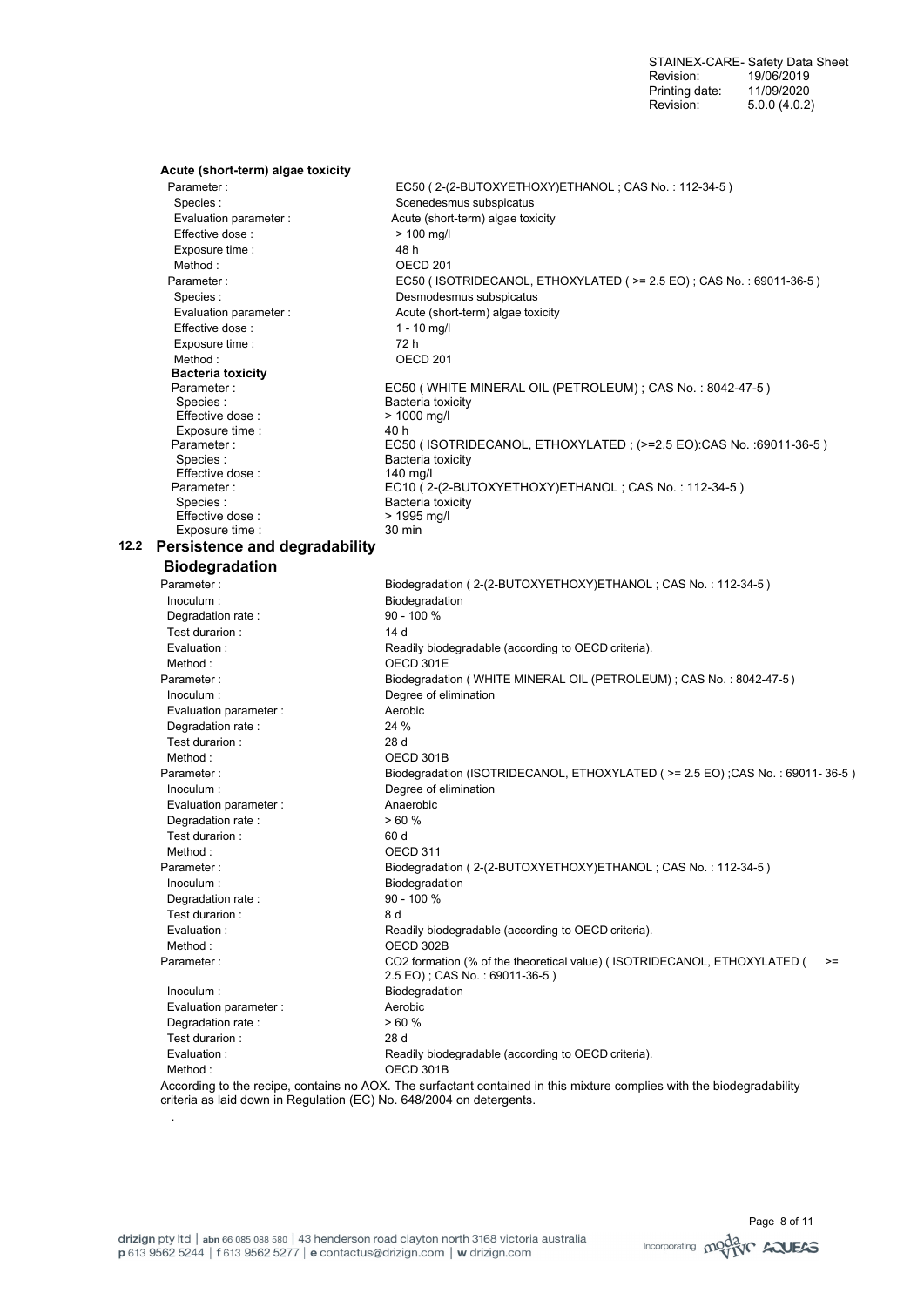## **12.3 Bioaccumulative potential**

No indication of bioaccumulation potential.

- **12.4 Mobility in soil**  No information available.
- **12.5 Results of PBT and vPvB assessment**  This substance does not meet the PBT/vPvB criteria of REACH, Annex XIII.

**12.6 Other adverse effects**  No information available.

**12.7 Additional ecotoxicological information**  None

## **13: Disposal considerations**

The allocation of waste identity numbers/waste descriptions must be carried out according to the EEC, specific to the industry and process. List of proposed waste codes/waste designations in accordance with EWC

### **13.1 Waste treatment methods**

#### **Product/Packaging disposal**

**Waste codes/waste designations according to EWC/AVV** 

**Waste code product** 

07 06 99 - wastes not otherwise specified.

**Waste code packaging** 

15 01 02 - plastic packaging.

**Waste treatment options** 

#### **Appropriate disposal / Package**

Contaminated packages must be completely emptied and can be re-used following proper cleaning. Handle contaminated packages in the same way as the substance itself

#### **Other disposal recommendations**

P501 - Dispose of contents/container to industrial incineration plant.

#### **13.2 Additional information**

 These codes are assigned based upon the most common uses for this material and may not reflect contaminants resulting from actual use.

# **14: Transport information**

## **14.1 UN number**

No dangerous good in sense of these transport regulations.

# **14.2 UN proper shipping name**

No dangerous good in sense of these transport regulations.

- **14.3 Transport hazard class(es)**  No dangerous good in sense of these transport regulations.
- **14.4 Packing group**  No dangerous good in sense of these transport regulations.
- **14.5 Environmental hazards**  No dangerous good in sense of these transport regulations.
- **14.6 Special precautions for user**
- None
- **14.7 Transport in bulk according to Annex II of Marpol and the IBC Code**  No transport as bulk according to IBC Code.

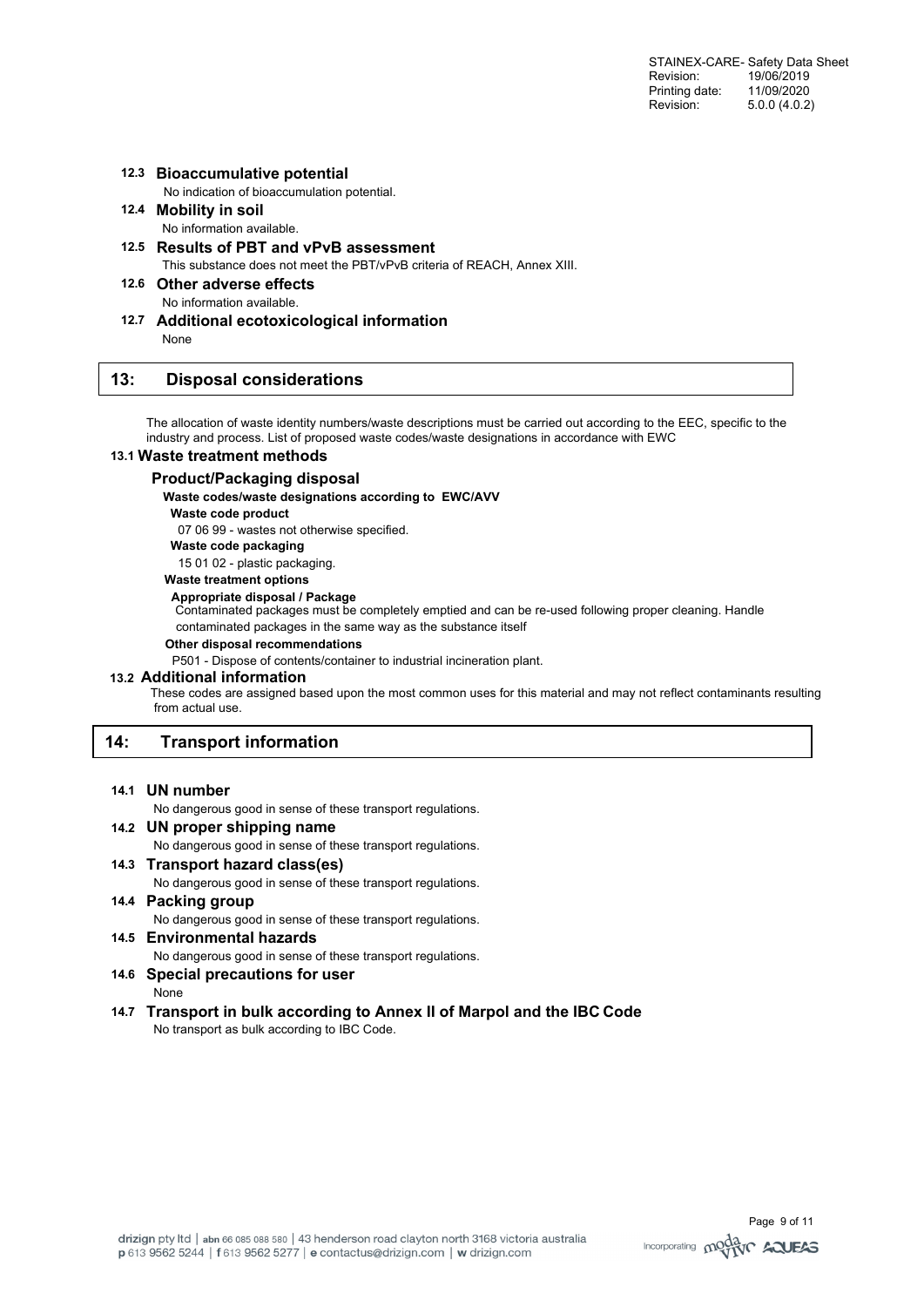## **15: Regulatory information**

#### **15.1 Safety, health and environmental regulations/legislation specific for the substance or mixture EU legislation**

## Use restriction according to REACH annex XVII, no. : 3, 55

#### **Restrictions of occupation**

Observe employment restrictions under the Maternity Protection Directive (92/85/EEC) for expectant or nursing mothers. Observe restrictions to employment for juveniles' according to the 'juvenile work protection guideline' (94/33/EC).

#### **National regulations**

AT: Labelling according to Austrian regulations (Chemikaliengesetz/ChemV).

CH: Chemikalienverordnung (ChemV) and Chemikalien-Risikoreduktions-Verordnung (Chem RRV) are complied. **Water hazard class (WGK)** 

Classification according to AwSV - Class : 1 (Slightly hazardous to water.

### **15.2 Chemical Safety Assessment**

For this sub stance a chemical safety assessment has not been carried out.

## **16: Other Information**

#### **16.1 Indication of changes**

03. Hazardous ingredients · 08. Occupational exposure limit values · 08. DNEL/DMEL · 15. Restrictions on use

#### **16.2 Abbreviations and acronyms**

ADR: Accord européen sur le transport des marchandises dangereuses par Route (Europäisches Übereinkommen über die Beförderung gefährlicher Güter auf der Straße)

AOX: adsorbierbare organisch gebundene Halogene

AwSV: Verordnung über Anlagen zum Umgang mit wassergefährdenden Stoffen

CAS: Chemical Abstracts Service (Unterabteilung der American Chemical Society)

CLP: Verordnung (EG) Nr. 1272/2008 über die Einstufung, Kennzeichnung und Verpackung von Stoffen und Gemischen

(Classification Labelling and Packaging)

EAK / AVV: europäischer Abfallartenkatalog / Abfallverzeichnis-Verordnung

ECHA: Europäische Chemikalienagentur (European Chemicals Agency)

EINECS: : Altstoffverzeichnis (European Inventory of Existing Commercial Chemical Substances)

GHS: Global harmonisiertes System zur Einstufung und Kennzeichnung von Chemikalien (Globally Harmonized System of Classifiaction and Labelling of Chemicals)

IATA: Internationale Luftverkehrs-Vereinigung (International Air Transport Association)

ICAO: Internationale Zivilluftfahrtorganisation (International Civil Aviation Organization)

IMDG: Gefahrgutkennzeichnung für gefährliche Güter im Seeschiffverkehr (International Maritime Code for Dangerous Goods)

RID: Regelung zur internationalen Beförderung gefährlicher Güter im Schienenverkehr (Règlement concernant le

transport international ferroviaire de marchandises dangereuses)

TRGS: Technische Regel für den Umgang mit Gefahrstoffen

VbF: Verordnung über brennbare Flüssigkeiten

VOC: flüchtige organische Verbindung (volatile organic compound) VwVwS: Verwaltungsvorschrift wassergefährdender Stoffe

WGK: Wassergefährdungsklasse

## **16.3 Key literature references and sources for data**

- DGUV: GESTIS-Stoffdatenbank
- ECHA: Classification And Labelling Inventory
- ECHA: Pre-registered Substances
- ECHA: Registered Substances
- EC\_Safety Data Sheet of Suppliers
- ESIS: European Chemical Substances Information System
- GDL: Gefahrstoffdatenbank der Länder

UBA Rigoletto: Wassergefährdende Stoffe

Regulation (EC) No. 1907/2006 of the European Parliament and of the Council Regulation (EC) No. 1272/2008 of the European Parliament and of the Council